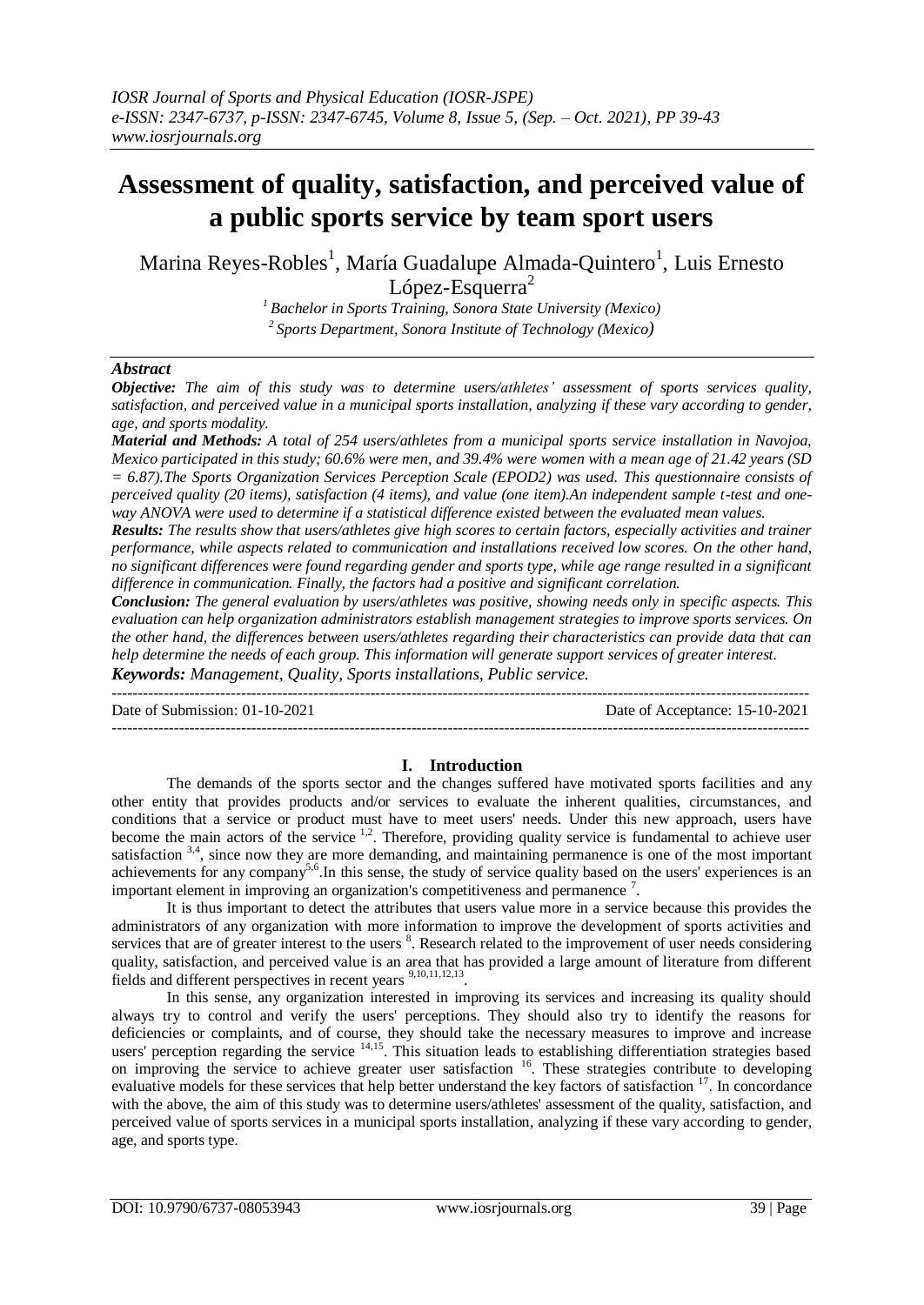# **II. Material And Methods**

Study design: A quantitative, nonexperimental, cross-sectional, comparative, correlational cohort study was performed to analyze the quality, satisfaction, and perceived value of the sports service.

**Sample:** Participants attending a municipal sports installation in the city of Navojoa, Mexico, where they practice sports activities, were randomly and voluntarily selected. The sample consisted of a total of 254 users/athletes (men =  $60.6\%$ ; women =  $39.4\%$ ) with a mean age of 21.42 years (SD = 6.87); 27.2% had a university education, 29.5% had a preparatory education, 20.1% postgraduate education, 19.7% technical education, and only 3.5% had primary and secondary education. Regarding sport modality, 26.8% of the participants practiced soccer, 18.1% basketball, 17.7% softball, 13.4% baseball, 12.2% volleyball, and 11.8% touch football.

**Instrument**: The Sports Organization Services Perception Scale (EPOD2)<sup>18</sup> was used to evaluate the sports service. This questionnaire consists of 25 items: perceived quality, 20 items, satisfaction, 4 items, and value, one item. An example of a question is: *"I'm happy with the way the trainer treats me".*

**Procedure:** Authorization from the administrator of the Municipal Sports Institue was requested before data collection. The researchers introduced themselves to the users/athletes, informed consent was obtained, the study objective was commented, and the questionnaire and its completion were described. After that, It was explained that the data collected would be used responsibly, ensuring the anonymity and confidentiality of the information. The questionnaire was self-administered.

**Statistical analysis:** All analyses were performed using the statistical package SPSS v24.0. A descriptive analysis of each factor was applied with the mean and standard deviation as an overall assessment. Data distribution was analyzed with the Kolmogorov-Smirnov test. Parametric inferential tests were performed to statistically verify the differences in means of the evaluations using the *t*-test for independent samples and onefactor ANOVA. The Tukey post hoc test was applied to confirm the assumption of homogeneity.

### **III. Result**

In Figure 1, the descriptive results regarding the global evaluation indicate that users/athletes gave higher scores to the perceived quality factors, especially activities ( $M = 3.93$ ,  $SD = .84$ ) and trainer performance  $(M = 3.92, SD = 1.03)$ . The least valued factors were communication  $(M = 2.98, DT = 1.25)$  and facilities  $(M = 1.93)$ 2.73,  $SD = 1.41$ ). User satisfaction was also good ( $M = 3.92$ ,  $SD = .97$ ) and perceived value also had positive results ( $M = 3.74$ ,  $SD = 1.24$ ).





When comparing the factors quality, satisfaction, and perceived value with regard to gender, no significant differences were found ( $p > 0.05$ ); however, it is important to mention that men gave slightly higher scores in most factors, as shown in Table 1.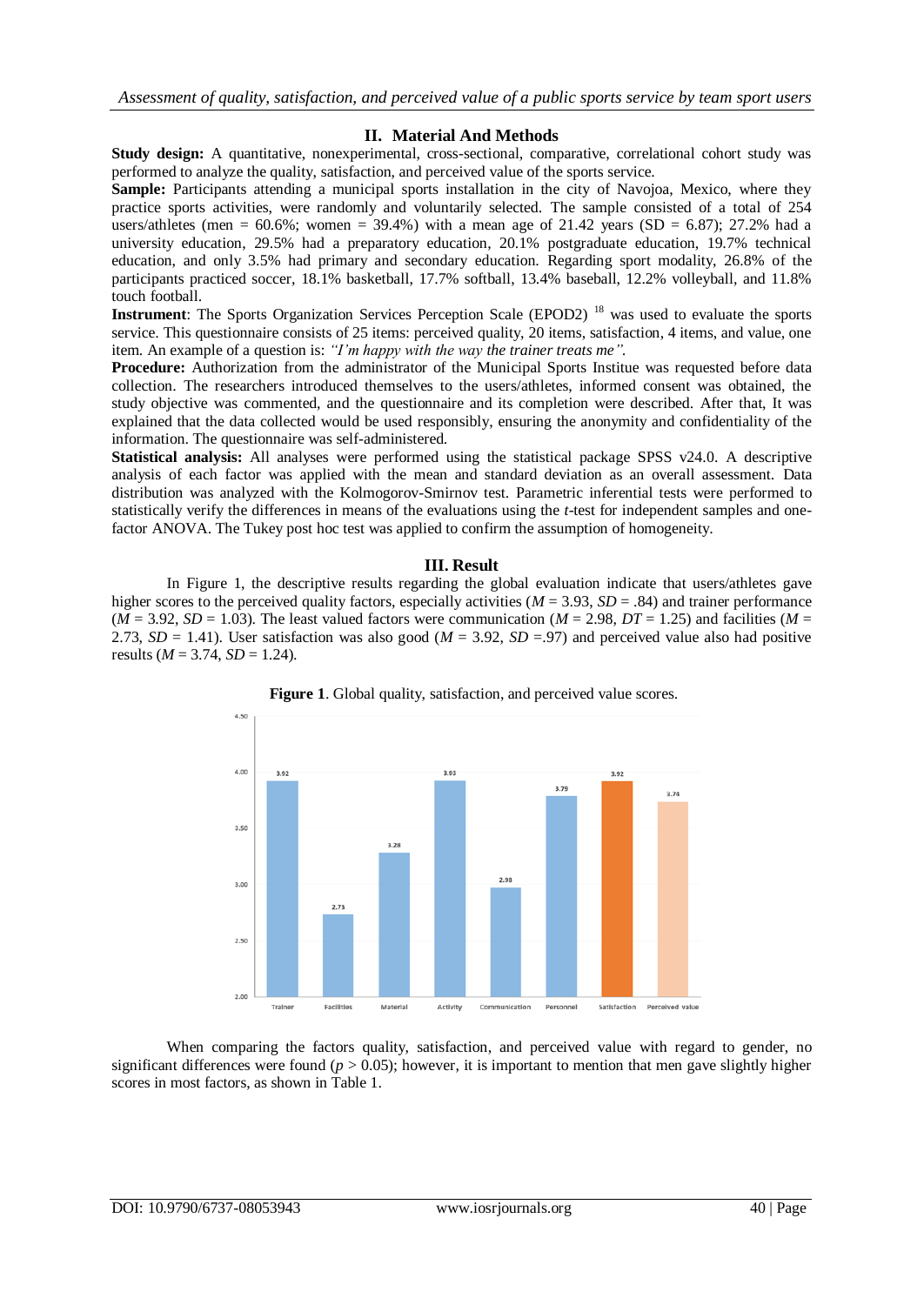| Factors            | Man             | Woman           |          | Sig  |
|--------------------|-----------------|-----------------|----------|------|
|                    | $(Mean \pm SD)$ | $(Mean \pm SD)$ |          |      |
| 1. Trainer         | $3.83 \pm 1.01$ | $4.07 \pm 1.05$ | $-1.855$ | .065 |
| 2. Facilities      | $2.84 \pm 1.41$ | $2.57 \pm 1.42$ | 1.500    | .135 |
| 3. Material        | $3.32 \pm 1.24$ | $3.22 \pm 1.18$ | 0.651    | .516 |
| 4. Activity        | $3.97 \pm 0.79$ | $3.87 \pm 0.92$ | 0.943    | .347 |
| 5. Communication   | $2.95 + 1.24$   | $3.02 \pm 1.29$ | $-0.323$ | .747 |
| 6. Personnel       | $3.80 \pm 1.21$ | $3.78 \pm 1.18$ | 0.133    | .895 |
| 7. Satisfaction    | $3.96 \pm 1.02$ | $3.95 \pm 0.90$ | 0.346    | .730 |
| 8. Perceived value | $3.68 \pm 1.32$ | $3.84 \pm 1.08$ | $-1.037$ | .301 |

**Table 1.** Quality, satisfaction, and perceived value in relation to gender.

After grouping the different user/athlete ages into six groups as shown in Table 2, significant differences  $(p < .001)$  were found only with the communication factor, with users/athletes 25 to 27 years of age  $(3.55 \pm 0.92)$  registering a higher score compared to users/athletes >28 years (2.31  $\pm$  1.29).

|  |  | Table 2. Quality, satisfaction, and perceived value in relation to age. |  |  |  |  |  |  |  |
|--|--|-------------------------------------------------------------------------|--|--|--|--|--|--|--|
|--|--|-------------------------------------------------------------------------|--|--|--|--|--|--|--|

| Factors            | 13 to 15<br>$M \pm SD$ | 16 to 18<br>$M \pm SD$ | 19 to 21<br>$M \pm SD$ | $22$ to $24$<br>$M \pm SD$ | 25 to 27<br>$M \pm SD$ | >28<br>$M \pm SD$ | F    | Sig  |
|--------------------|------------------------|------------------------|------------------------|----------------------------|------------------------|-------------------|------|------|
| 1. Trainer         | $4.08 \pm 1.03$        | $3.94 \pm 1.00$        | $3.77 \pm 1.21$        | $4.00 \pm 0.71$            | $4.05 \pm 0.69$        | $3.89 \pm 1.19$   | .530 | 753  |
| 2. Facilities      | $2.54 \pm 1.46$        | $2.84 + 1.38$          | $2.86 + 1.48$          | $2.67 + 4.41$              | $3.08 \pm 1.33$        | $2.10 + 1.30$     | 1.70 | .134 |
| 3. Sports material | $2.95 \pm 1.41$        | $3.44 \pm 1.20$        | $3.25 + 1.29$          | $3.08 \pm 1.03$            | $3.67 \pm 0.82$        | $3.15 \pm 1.30$   | 1.41 | .218 |
| 4. Activity        | $3.98 \pm 0.84$        | $3.80 \pm 0.90$        | $3.84 \pm 0.98$        | $3.77 \pm 0.66$            | $4.21 \pm 0.67$        | $4.14 \pm 0.57$   | 1.42 | .218 |
| 5. Communication   | $2.76 \pm 1.34$        | $2.98 \pm 1.18$        | $3.10 \pm 1.35$        | $3.11 + 1.14$              | $3.55 \pm 0.92*$       | $2.31 + 1.29$     | 3.07 | .001 |
| 6. Personnel       | $3.60 \pm 1.38$        | $3.94 + 1.13$          | $3.81 + 1.30$          | $3.73 + 1.08$              | $4.04 \pm 0.87$        | $3.31 \pm 1.30$   | 1.48 | .196 |
| 7. Satisfaction    | $3.81 \pm 1.07$        | $4.00 \pm 0.92$        | $3.82 \pm 1.11$        | $3.90 \pm 0.71$            | $4.25 \pm 0.74$        | $3.77 + 1.12$     | 1.03 | .397 |
| 8. Perceived value | $3.81 \pm 1.33$        | $3.69 \pm 1.32$        | $3.73 \pm 1.20$        | $3.55 \pm 1.23$            | $4.16 \pm 0.75$        | $3.70 \pm 1.38$   | .785 | .561 |

Regarding the assessment of quality, satisfaction, and perceived value related to sport modality, no significant difference was found ( $p > .05$ ). However, in general, it was found that touch football provided slightly higher scores in most of the factors than the rest of the modalities, as shown in Table 3.

| Factors            | Basketball<br>$M \pm SD$ | Baseball<br>$M + SD$ | Soccer<br>$M \pm SD$ | Softball<br>$M \pm SD$ | Touch<br>football<br>$M \pm SD$ | Volleyball<br>$M \pm SD$ | F    | Sig  |
|--------------------|--------------------------|----------------------|----------------------|------------------------|---------------------------------|--------------------------|------|------|
| 1. Trainer         | $3.93 \pm 1.09$          | $4.05 \pm 0.88$      | $3.79 \pm 1.08$      | $3.97 + 1.08$          | $4.14 \pm 0.69$                 | $3.80 \pm 1.20$          | .716 | 612  |
| 2. Facilities      | $2.80 + 1.37$            | $3.22 + 1.40$        | $2.39 + 1.35$        | $2.60 + 1.39$          | $2.78 + 1.49$                   | $3.02 \pm 1.49$          | 2.01 | .078 |
| 3. Sports material | $3.03 \pm 1.30$          | $3.52 \pm 1.16$      | $3.38 + 1.18$        | $2.96 + 1.25$          | $3.24 + 1.17$                   | $3.57 + 1.11$            | 1.52 | .185 |
| 4. Activity        | $4.03 + 0.76$            | $3.99 + 0.89$        | $3.88 + 0.89$        | $3.72 + 0.89$          | $4.05 + 0.80$                   | $3.99 + 0.90$            | .924 | .456 |
| 5. Communication   | $2.86 + 1.37$            | $3.06 + 1.33$        | $3.03 + 1.04$        | $2.65 + 1.27$          | $3.39 + 1.28$                   | $3.01 + 1.32$            | 1.41 | .221 |
| 6. Personnel       | $3.60 + 1.29$            | $4.06 + 1.20$        | $3.91 + 1.10$        | $3.37 + 1.28$          | $4.02 + 1.04$                   | $3.89 + 1.19$            | 2.14 | .061 |
| 7. Satisfaction    | $3.88 + 1.05$            | $4.13 \pm 0.90$      | $3.89 + 1.02$        | $3.62 + 1.06$          | $4.13 \pm 0.81$                 | $4.06 + 0.76$            | 1.65 | .147 |
| 8. Perceived value | $3.78 \pm 1.03$          | $3.76 \pm 1.35$      | $3.59 \pm 1.31$      | $3.51 \pm 1.46$        | $3.93 \pm 1.17$                 | $4.13 \pm 0.85$          | 1.29 | .267 |
|                    |                          |                      |                      |                        |                                 |                          |      |      |

**Table 3.** Perceived quality, satisfaction, and value in relation to sports modality. **Table 2.**

Pearson's coefficient correlation matrix showed a significant positive and moderate correlation between the factors that compose the instrument, as shown in Table 4.

|                    |                          |               |          | $\sim$               |               |           |              |                    |
|--------------------|--------------------------|---------------|----------|----------------------|---------------|-----------|--------------|--------------------|
|                    | Trainer                  | Installations | Material | Activity             | Communication | Personnel | Satisfaction | Perceived<br>value |
| 1. Trainer         | $\overline{\phantom{a}}$ |               |          |                      |               |           |              |                    |
| 2. Facilities      | $.228***$                |               |          |                      |               |           |              |                    |
| 3. Material        | $.417***$                | $.550^{**}$   |          |                      |               |           |              |                    |
| 4. Activity        | $.309^{**}$              | $.194***$     | $.349**$ |                      |               |           |              |                    |
| 5. Communication   | $.263***$                | $.555***$     | $.497**$ | $.272$ <sup>**</sup> |               |           |              |                    |
| 6. Personnel       | $.517***$                | $.345***$     | $.508**$ | $.252**$             | $.418***$     |           |              |                    |
| 7. Satisfaction    | $.527**$                 | $.312**$      | $.498**$ | $.349**$             | $.353***$     | $.749**$  |              |                    |
| 8. Perceived value | $.393**$                 | $.278***$     | $.367**$ | $.270**$             | $.347**$      | $.621**$  | $.597**$     |                    |
|                    |                          |               |          |                      |               |           |              |                    |

Note: \*\* *p* < .01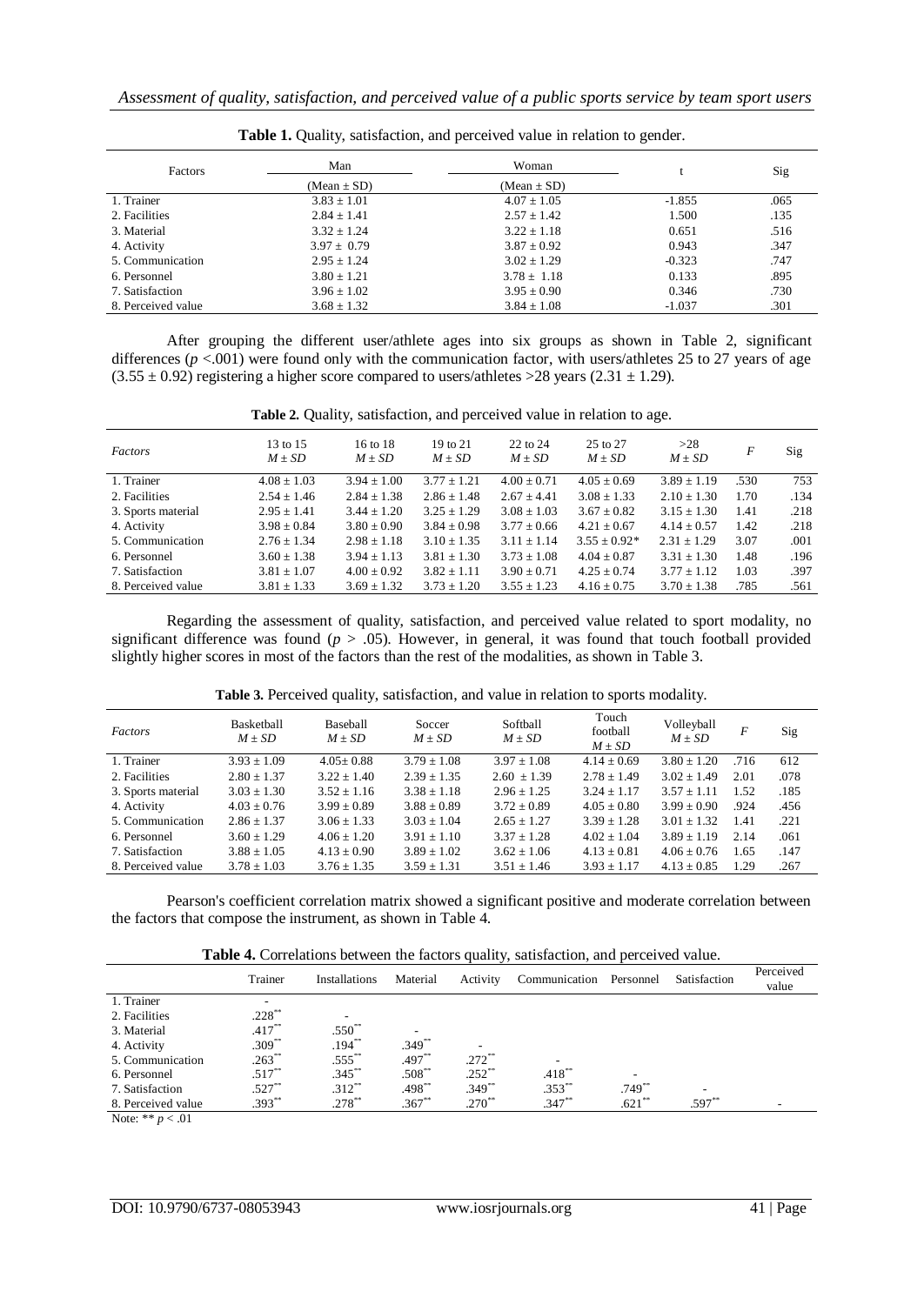### **IV. Discussion**

The aim of this work was to assess the opinions of users/athletes regarding the quality, satisfaction, and perceived value of sports services of a municipal sports facility.

Service quality and users' satisfaction with the service have been reported in the literature; however, these constructs should not be abandoned since the context of the center and users' characteristics can influence the different results <sup>19,20</sup>. In this sense, this research specifically evaluated the trainer, identifying him or her as the individual in charge of or conducting activity; this individual received positive opinions, results that coincide with other studies that mention that trainers are usually the individuals better assessed by users  $21,22,23$ . With regard to activities, referring to what is done in sports practice under the direction of a trainer, very good evaluations have been provided by users/athletes, coinciding with other studies <sup>15,22,23,24</sup> that report that clients positively value activities because these do not tend to be boring or monotonous. Similarly, other studies mention that both the activities and their schedules received good evaluations by the participants<sup>2</sup> .

On the other hand, the facilities are the spaces where sports are practiced  $27$ . This factor had low evaluations, similar to other studies that report that both the spaces and the facilities are not satisfactorily evaluated by users <sup>15,22,24</sup>. Other studies report that the facilities as a whole, and the personnel working within the facilities, are adequate  $21,23,26,28$ . Communication, specifically referring to the way suggestions and/or complaints are handled, yielded a low rating, coinciding with other studies  $^{23,25}$  that report that users feel less satisfied with this aspect and with the permanent update of offered activities  $29$ . In contrast, in another study, aspects related to communication received positive evaluations<sup>22</sup>.

No significant differences were found when assessing the quality, satisfaction, and perceived value regarding users/athlete characteristics according to gender; however, men give slightly higher evaluations<sup>20</sup> .<br>. Nevertheless, other studies state that women provide the best ratings  $^{23,30}$ . With regard to age, older users give the lowest ratings. This finding may be because older people are clearer about their needs, so they may be more critical when evaluating the service  $23,31$ . In the last group, regarding sport modality, no significant differences were found; however, studies that analyzed individual, collective, combat, and aquatic sports, found significant differences  $30,31,32$ .

#### **V. Conclusion**

In conclusion, the data obtained in this study indicate that users/athletes who practice physical-sports activity at municipal sports facilities present significant opinions regarding the service offered. In this sense, the results of this study can help establish management strategies for improving the sports service. Therefore, it is essential to have valid and reliable tools for the evaluation process for any future implication of improvement in service management aimed at strengthening the evaluated aspects. On the other hand, the study sample size was the main limitation of the study. This situation will lead to future research being carried out with larger samples, thereby improving the results.

**Conflict of interest:** The authors reported no conflict of interest.

**Acknowledgement:** This work had financial support of a Mexican government grant by PRODEP with folio number CESUES-EXB-071.

#### **References**

- [1]. Arias-Ramos M, Serrano-Gómez V, García-García O. ¿Existen diferencias en la calidad percibida y satisfacción del usuario que asiste a un centro deportivo de titularidad privada o pública? Un estudio piloto. Cuadernos de Psicología del Deporte. 2016;16(2): 99-110. Disponible de https://revistas.um.es/cpd/article/view/264471
- [2]. Dorado A, Gallado L. La gestión del deporte a través de la calidad. Inde; 2005
- [3]. Larson B, Steinman R. Driving NFL fan satisfaction and return intentions with concession service quality. Services Marketing Quarterly. 2009;30(4): 418-428. https//doi.org/10.1080/15332960903199430
- [4]. Martínez JA, Martínez L. Measuring perceived service quality in sports services: A first person approach. Revista Internacional de Medicina y Ciencias de la Actividad Física y del Deporte. 2008;8(31): 244-255.
- [5]. Bodet G. Loyalty in sport participation service: An examination of the mediating role of psychological commitment. Journal of Sport Management. 2012;26(1): 30-42.<https://doi.org/10.1123/jsm.26.1.30>
- [6]. Martin D, O'Neill M. Scale development and testing: A new measure of cognitive satisfaction in sports tourism. Event Management. 2010;14(1): 1-15.<https://doi.org/10.3727/152599510X12724735767471>
- [7]. Mañas M, Giménez G, Muyor, J, Martínez-Tur, V, Moliner C. Los tangibles como predictores de la satisfacción del usuario en servicios deportivos. Psicothema. 2008;20(2): 243-248.
- [8]. Marques DA, Batista MA. Mix between Satisfaction and Attributes Destination Choice: A Segmentation Criterion to Understand the Ski Resorts Consumers. International Journal of Tourism Research. 2015;17(4): 313-324. https://doi.org/10.1002/jtr.2009
- [9]. Boksberger PE, Melsen L. Perceived value: A critical examination of definitions, concepts and measures for the service industry. Journal of Services Marketing. 2011;25(3): 229-240. https://doi.org/10.1108/08876041111129209
- [10]. Calabuig F, Molina N, Núñez J. Una aplicación inicial del modelo tridimensional de calidad de servicio en centros deportivos privados. E-balonmano. Revista de Ciencias del Deporte. 2012;8(1): 67-81.